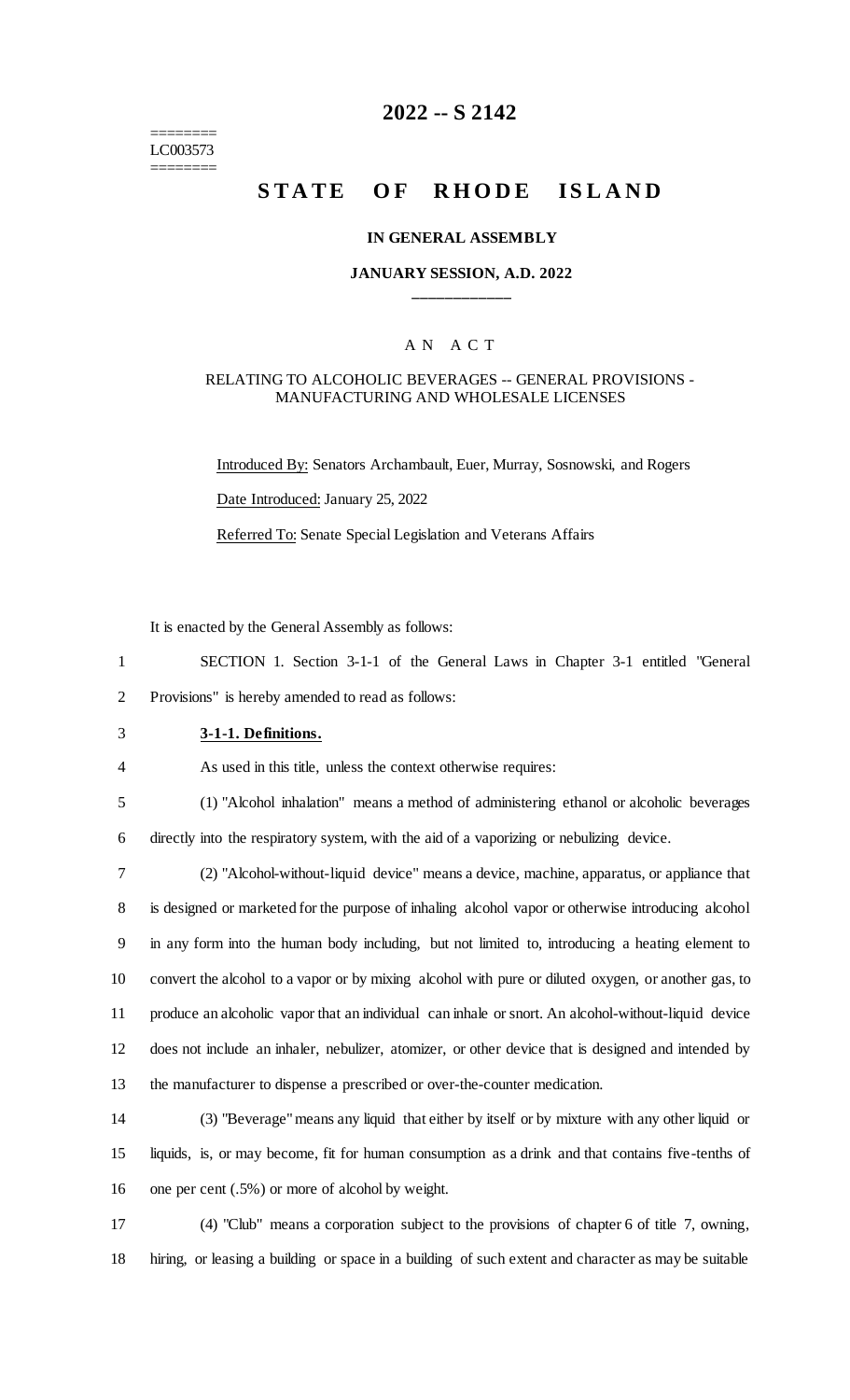and adequate for the reasonable and comfortable accommodation of its members, and whose affairs 2 and management are conducted by a board of directors, executive committee, or other similar body chosen by the members at a meeting held for that purpose, none of whose members, officers, agents, or employees are paid directly, or indirectly, any compensation by way of profit from the distribution or sale of beverages to the members of the club or to its guests beyond the amount of any reasonable salary or wages as may be fixed and voted each year by the directors or other governing body.

(5) "Department" means the department of business regulation.

(6) "Director" means the director of the department of business regulation.

 (7) "Division of taxation" means the division of taxation of the department of administration.

 (8) "Farmer-brewery" or "Farmer-distillery" means any farmland as defined in § 44-27-2 where beer or distilled spirits are produced, rectified, blended, or fortified from fruit, flowers, herbs or vegetables.

 (8)(9) "Farmer-winery" means any plant or premise where wine is produced, rectified, blended, or fortified from fruits, flowers, herbs, or vegetables.

 $(9)(10)$  "Import" means at one time, or in one transaction, to take, or cause to be taken, into this state from outside the state any malt beverage in excess of eight (8) gallons or any vinous beverage or any beverage consisting in whole, or in part, of alcohol produced by distillation in excess of three (3) gallons.

21  $\left(\frac{(10)(11)}{10}\right)$  "Intoxicating beverage" means a beverage that contains more than three and two-tenths percent (3.2%) of alcohol by weight.

 $\frac{(11)(12)}{23}$  "Malt beverage" means any beverage that is usually produced at breweries, as distinguished from distilleries.

 $\frac{(12)(13)}{25}$  "Nonintoxicating beverage" means a beverage that contains not more than three and two-tenths percent (3.2%) of alcohol by weight.

 ( $\frac{(13)(14)}{27}$  "Powdered alcohol" means alcohol prepared for sale or other distribution in a dry powder or crystalline, or encapsulated in dry or crystalline form, for direct consumption or reconstitution.

 $\frac{(14)(15)}{20}$  "Tavern" means any house where the principal business is the furnishing of food and sleeping accommodations.

 $\frac{(15)(16)}{15}$  "Victualing house" means any shop or place where a substantial part of the business is the furnishing of food for consumption at the place where it is furnished.

34 (16)(17) "Winegrower" means any person licensed to operate a farmer's winery under § 3-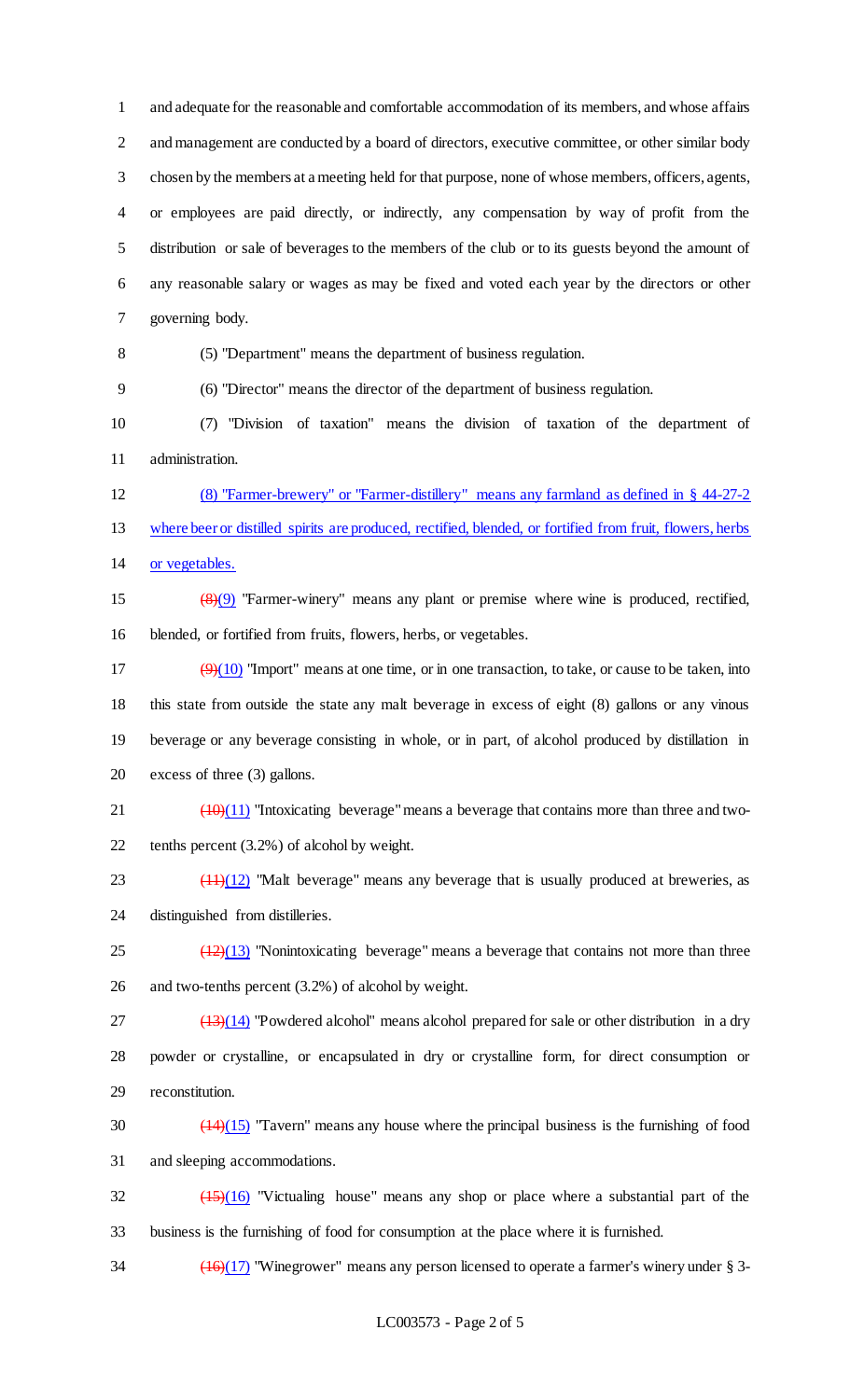6-1.1.

| $\overline{2}$ | $(17)(18)$ "Wines" means all fermented alcoholic beverages made from fruits, flowers,                          |
|----------------|----------------------------------------------------------------------------------------------------------------|
| 3              | herbs, or vegetables and containing not more than twenty-four percent (24%) of alcohol by volume               |
| 4              | at sixty degrees Fahrenheit (60 degrees F), except cider obtained by the alcohol fermentation of the           |
| 5              | juice of apples and containing not less than five tenths of one percent (.05%) or containing not more          |
| 6              | than six percent $(6%)$ of alcohol by weight at sixty degrees Fahrenheit $(60 \text{ degrees F})$ , including, |
| 7              | but not limited to, flavored, sparkling, or carbonated cider.                                                  |
| 8              | SECTION 2. Chapter 3-6 of the General Laws entitled "Manufacturing and Wholesale                               |
| 9              | Licenses" is hereby amended by adding thereto the following section:                                           |
| 10             | 3-6-1.3. Farmer-brewery or farmer-distillery licenses -- Fee.                                                  |
| 11             | (a) For the purpose of encouraging the development of domestic farm breweries and farm                         |
| 12             | distilleries, the department shall issue a farmer-brewery or farmer-distillery license to any farm             |
| 13             | based brewery or distillery in the state and to applying partnerships and to applying corporations             |
| 14             | organized under the laws of any other state of the United States and admitted to do business in this           |
| 15             | state.                                                                                                         |
| 16             | (b) A farmer may operate a farmer-brewery or farmer-distillery under any conditions the                        |
| 17             | department may prescribe by regulation.                                                                        |
| 18             | (c) A farmer-brewery or farmer-distillery must be located on a farm, as defined in § 44-27-                    |
| 19             | 2, and grow at least one principal crop to be used in the production of malt beverages or distilled            |
| 20             | spirits produced on the farm, including, but not limited to, barley, wheat, hops, and fruit.                   |
| 21             | (d) A farmer may sell beer or distilled spirits under his or her label and fermented by him                    |
| 22             | or her or another brewery or distillery licensed by the state. He or she may sell beer or distilled            |
| 23             | spirits:                                                                                                       |
| 24             | (1) At wholesale to any person holding a valid license to manufacture alcoholic beverages;                     |
| 25             | (2) At wholesale to any person holding a valid wholesaler's and importer's license under                       |
| 26             | §§ 3-6-9 through 3-6-11;                                                                                       |
| 27             | (3) At wholesale to any person holding a valid farmer-brewery or farmer-distillery license                     |
| 28             | under this section;                                                                                            |
| 29             | (4) At retail by the bottle or can to consumers for consumption off premises;                                  |
| 30             | (5) At wholesale to any person in any state or territory in which the importation and sale                     |
| 31             | of beer or distilled spirits is not prohibited by law;                                                         |
| 32             | (6) At wholesale to any person in any foreign country;                                                         |
| 33             | (7) At wholesale to liquor dealers holding a valid license under the provisions of chapter 6                   |

of title 3;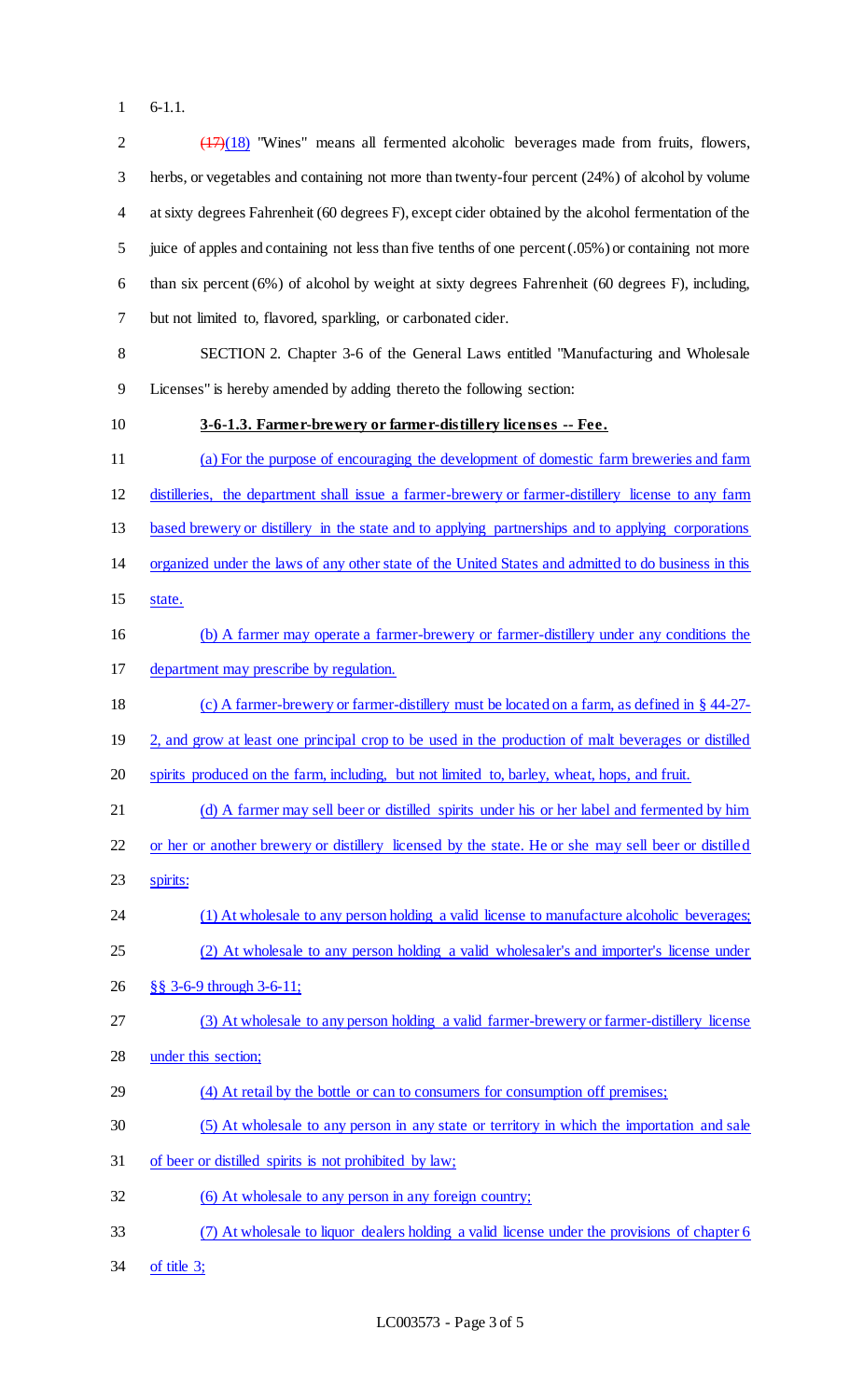- 
- (8) At wholesale to restaurants holding a valid license under the provisions of chapter 6 of

title 3; and

 (9) At retail by the bottle, can, or by the glass for consumption on premises. (f) A farmer may not sell at retail to consumers any beer or distilled spirits product not 5 fermented in the state and sold under the brand name of the farmer-brewery or farmer-distillery. (g) A farmer may serve complimentary samples of beer or distilled spirits produced by the brewery or distillery where the beverage is fermented in the state and sold under the brand name. (h) All beer or distilled spirits sold by a licensee shall be sold under any conditions and with any labels or other marks to identify the producer as the department may prescribe. (i) Every applicant for a farmer-brewery or farmer-distillery license shall, at the time of filing an application, pay a license fee based on a reasonable estimate of the amount of beer or distilled spirits to be produced during the year covered by the license. Persons holding farmer- brewery or farmer-distillery licenses shall report annually at the end of the year the amount of beer or distilled spirits produced during that year. If the total amount of beer or distilled spirits produced during the year is less than the amount permitted by the fee already paid, the state shall reimburse the licensee for whatever fee was paid in excess. If the total amount produced during the year exceeds the amount permitted by the fee already paid, the licensee shall pay whatever additional 18 fee is owing. SECTION 3. This act shall take effect upon passage.

======== LC003573 ========